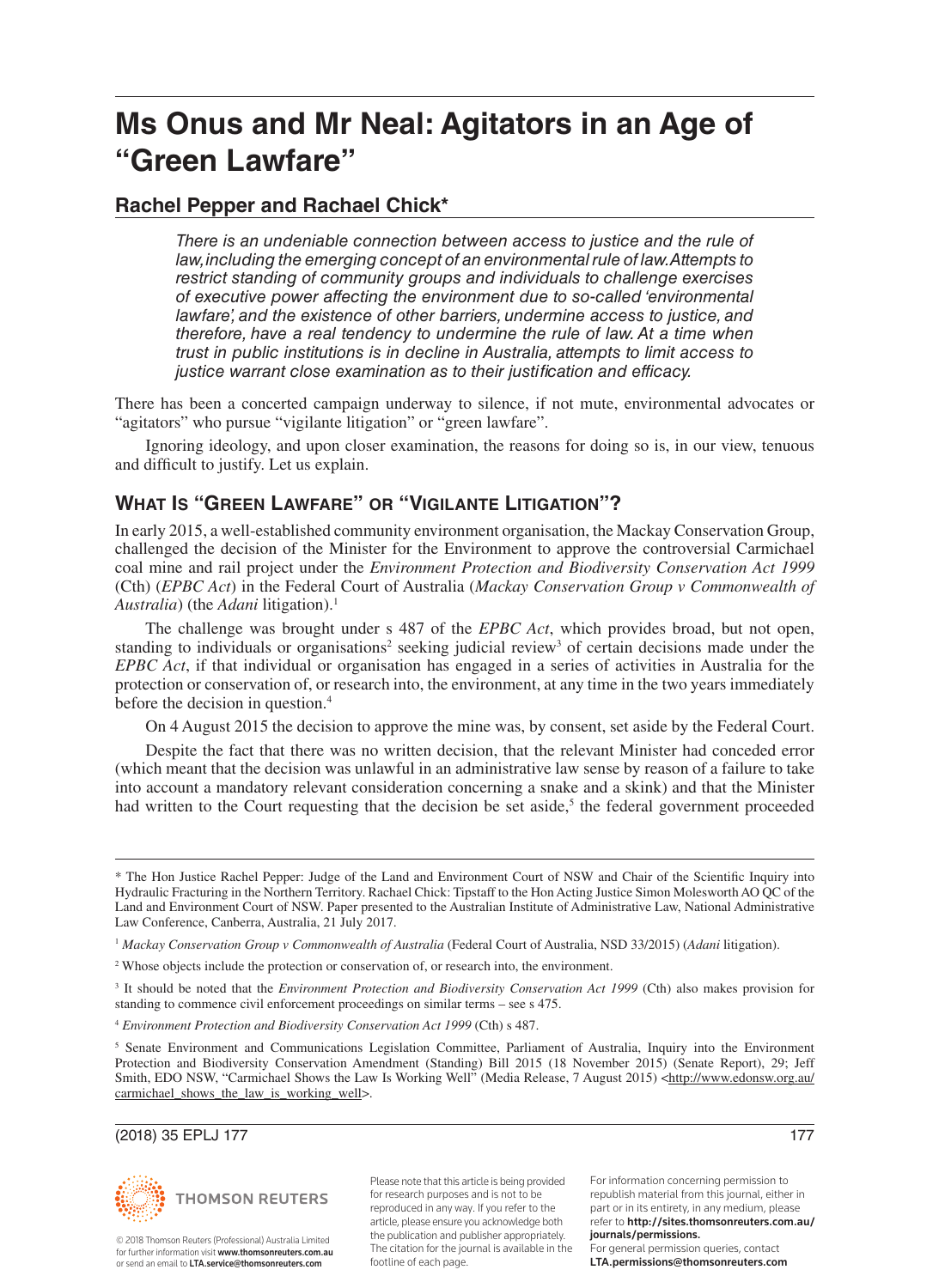to attack the Court,<sup>6</sup> attack the applicant, attack the applicant's legal representatives, and finally, for completeness, attack the *EPBC Act* itself.7 The Government's characterisation of the *Adani* litigation was that of "vigilante litigation by people … who have no legitimate interest".8

The attack was so sustained that the Federal Court took the unprecedented step of issuing a media release explaining the making of its orders and emphasising that the decision had been set aside upon the application of all parties. The release stated as follows:

On 4 August 2015 a judge of the Court made orders setting aside the Minister's decision. The orders were not made after a hearing. There was no judgment. There were no findings. The orders were made by consent, that is, with the agreement of the parties to the litigation.<sup>9</sup>

Consequently, on 18 August 2015 the Commonwealth announced its intention to repeal s 487, a provision it claimed – without proof – "allows radical green activists to engage in vigilante litigation to stop important economic projects … sacrificing the jobs of tens of thousands of Australians in the process".10 Litigation by community environmental groups was henceforth branded "green lawfare" by the federal government, a phrase oft repeated in the media.<sup>11</sup>

It was thus with alacrity that, two days later, on 20 August 2015, the then Minister for the Environment, the Hon Greg Hunt MP, introduced the *Environment Protection and Biodiversity Conservation Amendment (Standing) Bill 2015* (Cth) (*EPBC Standing Bill*), the principal aim of which was to repeal or replace s 487 to limit standing to those with a direct economic interest at stake.<sup>12</sup>

Condemnation of the *EPBC Standing Bill* was swift and widespread. The effect of the *EPBC Standing Bill* would have been, for example, to prevent a group of farmers seeking to challenge the approval of an open cut coal mine in close, but not immediate, proximity to prime agricultural land. The *EPBC Standing Bill* has yet to pass the Senate. It is remains uncertain whether or not the present federal government intends to pursue this reform.

## **THE MYTH OF ENVIRONMENTAL LAWFARE**

The concept of "vigilante litigation" or "green lawfare" as applied to public interest environmental litigation is, in our view, a myth.

First, the statistics do not support the existence of this political construct. The Senate Committee formed to inquire into the *EPBC Standing Bill* noted that from the year 2000 (the commencement of the *EPBC Act*) to 19 August 2015, 5,364 projects had been referred to the Department of the Environment under the *EPBC Act*, and of those, 817 projects had been approved by the Minister. There had been 37

<sup>6</sup> Daniel Hurst, "Abbott Warns against Courts 'Sabotaging' Projects Such as Carmichael Coalmine", *Guardian Australia*, 7 August 2015 [<https://www.theguardian.com/environment/2015/aug/07/abbott-warns-against-courts-sabotaging-projects-such-as](https://www.theguardian.com/environment/2015/aug/07/abbott-warns-against-courts-sabotaging-projects-such-as-carmichael-coalmine)[carmichael-coalmine](https://www.theguardian.com/environment/2015/aug/07/abbott-warns-against-courts-sabotaging-projects-such-as-carmichael-coalmine)>.

<sup>7</sup> See, eg, Attorney-General for Australia, "Government Acts to Protect Jobs from Vigilante Litigants" (Media Release, 18 August 2015) [<http://parlinfo.aph.gov.au/parlInfo/download/media/pressrel/4020386/upload\\_binary/4020386.pdf;fileType=application](http://parlinfo.aph.gov.au/parlInfo/download/media/pressrel/4020386/upload_binary/4020386.pdf;fileType=application%2Fpdf#search=%22media/pressrel/4020386%22) [%2Fpdf#search=%22media/pressrel/4020386%22>](http://parlinfo.aph.gov.au/parlInfo/download/media/pressrel/4020386/upload_binary/4020386.pdf;fileType=application%2Fpdf#search=%22media/pressrel/4020386%22).

<sup>8</sup> Cristy Clark, "The Politics of Public Interest Environmental Litigation: Lawfare in Australia" (2016) 31 *Australian Environment Review* 258, 258.

<sup>9</sup> Federal Court of Australia, "Statement re NSD 33/2015 Mackay Conservation Group v Minister for Environment", 19 August 2015, quoted in University of Adelaide Public Law and Policy Research Unit, Submission No 35 to the Senate Standing Committee on Environment and Communications, *Inquiry into the Environment Protection and Biodiversity Conservation Amendment (Standing) Bill 2015*, 18 November 2015.

<sup>&</sup>lt;sup>10</sup> Attorney-General for Australia, n 7.

<sup>&</sup>lt;sup>11</sup> The use of the term "lawfare" in a public interest environmental law context is of concern, given, as Matthew Groves notes, "that it clothes those who seek to question environmental or other decisions with rhetoric normally directed to terrorists. That tactic cannot be defended on any reasonable basis": Matthew Groves, "The Evolution and Reform of Standing in Australian Administrative Law" (2016) 44 *Federal Law Review* 167, 190.

<sup>&</sup>lt;sup>12</sup> *Environment Protection and Biodiversity Conservation Amendment (Standing) Bill 2015* (Cth).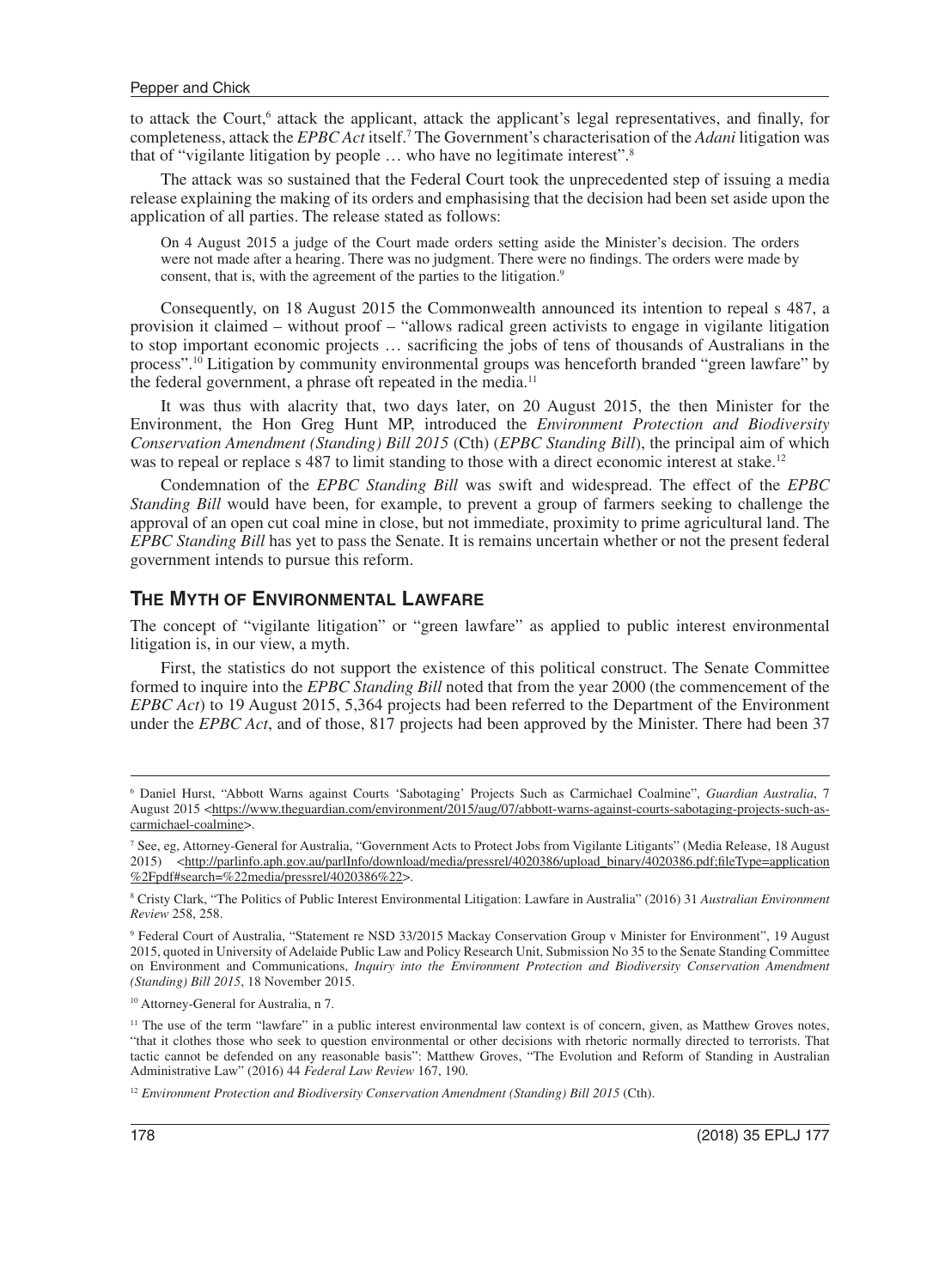applications for judicial review made by third parties under s 487 in relation to 23 separate projects.<sup>13</sup> That is, of the projects referred to the Minister since the commencement of the *EPBC Act*, approximately 0.43% were subject to a challenge.14 Furthermore, of the 37 applications for third-party judicial review, only four were successful,15 that is, 0.12%. On any view, this can hardly be characterised as a flood of litigation stymying development and impeding economic growth.

Recent analysis conducted by academics Andrew Macintosh, Heather Roberts, and Amy Constable at the ANU College of Law found that, although "industry and political concerns about EPBC Act related environmental citizen suits have focussed on judicial review proceedings under [environmental impact and assessment] provisions … the empirical foundation for these concerns is weak".16

The central argument for the repeal of s 487 as stated by the then Minister for the Environment was "the direct Americanisation through the use of litigation to 'disrupt and delay key projects and infrastructure' within Australia and to directly 'increase investor risk'".17

This assertion was premised on a resource produced for, among others, Greenpeace, in 2011, entitled *Stopping Australia's Coal Export Boom*. It proposed nine mechanisms to "disrupt and delay key projects and infrastructure while gradually eroding public and political support for the industry and continually building the power of the movement to win more."18 One of these mechanisms was litigation directed towards coal project approvals and approvals for key infrastructure supporting that industry. But as was noted in the document, "only legitimate arguable cases will be run".19 Curiously, notwithstanding that the document had been in the public domain since  $2012<sup>20</sup>$  and notwithstanding that public interest environmental litigation was constant,<sup>21</sup> the issue did not warrant attention until August 2015, by which time it had become "urgent".

As to the issue of whether or not public interest environmental litigation has significantly delayed projects by reason of the application of s 487 of the *EPBC Act*, Macintosh, Roberts and Constable's empirical research found that "only five projects over the 15½-year study period were judged to have been substantially delayed by an environmental citizen suit and only two of these were capitalintensive." Neither of these were the Carmichael coal mine and rail project.<sup>22</sup> In addition, the learned authors concluded that the primary cause of delay for the two capital intensive projects was financial.<sup>23</sup>

A similar analysis conducted by Dr Chris McGrath of the University of Queensland found that "there is no evidence of actual litigation (as opposed to claims made in the media or the Minister's second reading speech) in which the widened standing provided by s 487 has been abused by taking frivolous or vexatious action, or action merely to delay a project proceeding."24

<sup>19</sup> Hepburn, Burton and Hardy, n 18, 6.

<sup>13</sup> Senate Report, n 5.

<sup>&</sup>lt;sup>14</sup> Noting that some of the challenges were in relation to decisions made earlier in the environmental assessment process rather than any determination whether or not to approve a project.

<sup>&</sup>lt;sup>15</sup> Noting that the outcome in the *Adani* litigation is not classed as "successful" because the proceeding settled.

<sup>&</sup>lt;sup>16</sup> Andrew Macintosh, Heather Roberts and Amy Constable, "An Empirical Evaluation of Environmental Citizen Suits under the Environment Protection and Biodiversity Conservation Act 1999 (Cth)" (2017) 39 *Sydney Law Review* 85, 110.

<sup>&</sup>lt;sup>17</sup> Commonwealth, *Parliamentary Debates*, House of Representatives, 20 August 2015, 8987 (the Hon Greg Hunt, Minister for the Environment).

<sup>&</sup>lt;sup>18</sup> J Hepburn, B Burton and H Hardy, *Stopping Australia's Coal Export Boom* (November 2011) 2 <[http://www.abc.net.au/](http://www.abc.net.au/mediawatch/transcripts/1206_greenpeace.pdf) [mediawatch/transcripts/1206\\_greenpeace.pdf>](http://www.abc.net.au/mediawatch/transcripts/1206_greenpeace.pdf).

<sup>&</sup>lt;sup>20</sup> See, eg, Annabel Hepworth, "Coal Activists Strategy Exposed", *The Australian*, 6 March 2012 <[http://www.theaustralian.com.](http://www.theaustralian.com.au/business/mining-energy/coal-activists-strategy-exposed/news-story/306fcd94537964a78c50ddd3938f21d9) [au/business/mining-energy/coal-activists-strategy-exposed/news-story/306fcd94537964a78c50ddd3938f21d9](http://www.theaustralian.com.au/business/mining-energy/coal-activists-strategy-exposed/news-story/306fcd94537964a78c50ddd3938f21d9)>.

<sup>&</sup>lt;sup>21</sup> See, eg, *Northern Inland Council for the Environment Inc v Minister for the Environment* (2013) 218 FCR 491; 200 LGERA 25; [2013] FCA 1419; *Northern Inland Council for the Environment Inc v Minister for the Environment* [2013] FCA 1418; *Mackay Conservation Group Inc v Minister for the Environment* (Federal Court of Australia, QUD 118/2014); *Alliance to Save Hinchinbrook Inc v Minister for the Environment* (Federal Court of Australia, QUD 8/2015).

<sup>22</sup> Macintosh, Roberts and Constable, n 16, 110.

<sup>23</sup> Macintosh, Roberts and Constable, n 16, 108.

<sup>&</sup>lt;sup>24</sup> C McGrath, "Myth Drives Australian Government Attack on Standing and Environmental 'Lawfare'" (2016) 33 EPLJ 3, 12.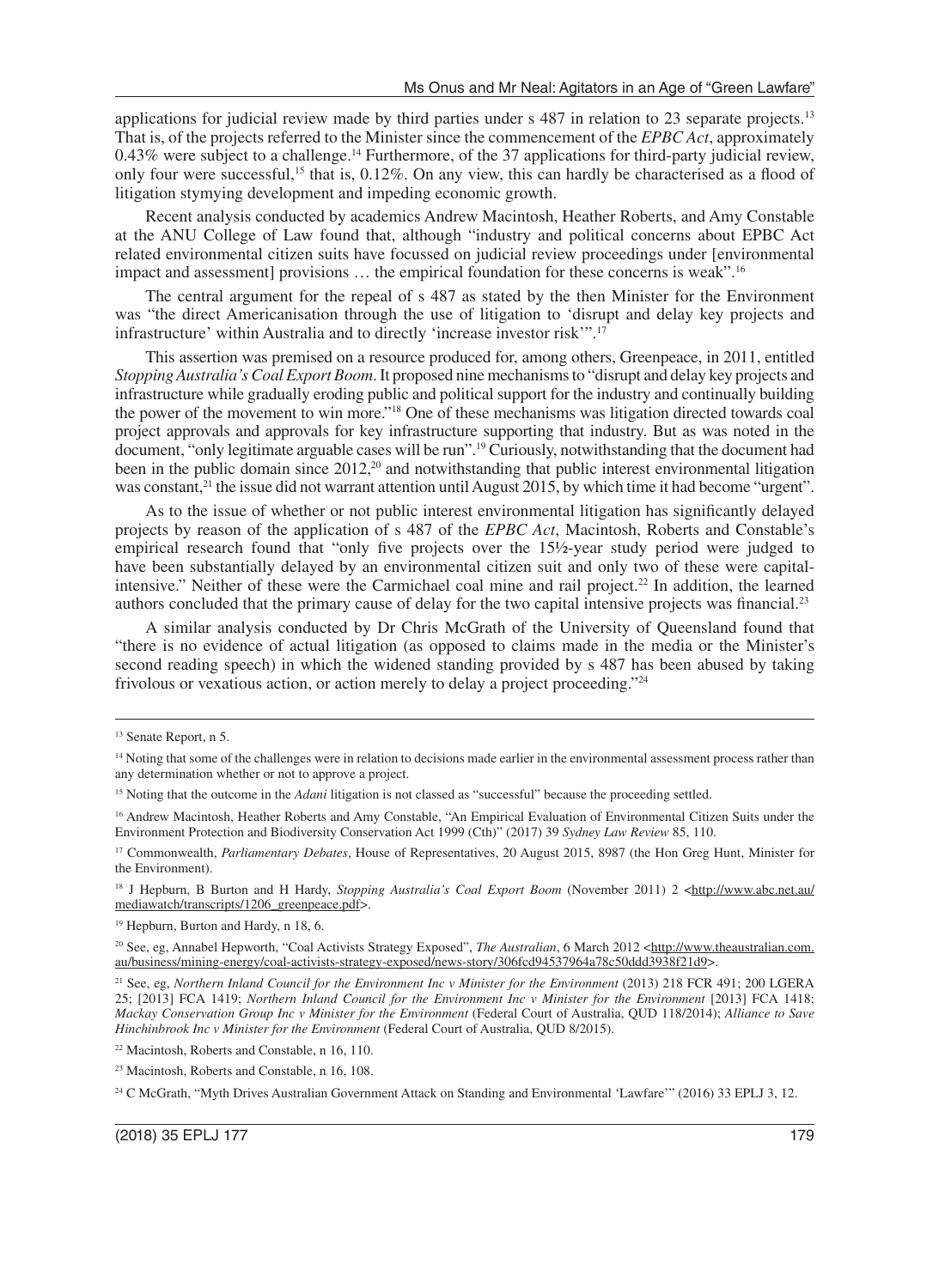And a review conducted in 2009 by Dr Allan Hawke AC into the operation of the *EPBC Act* found that, to similar effect, in respect of ss 487 and 475 of the *EPBC Act*, "despite all the fears that [the] provisions would engender a 'flood' of litigation, they have been unproblematic. There is no evidence of them being abused and the number of cases to date has been modest."25

The results are similar in other jurisdictions. For example, in New South Wales, in the Land and Environment Court – where the legislation provides for open standing to challenge decisions made under the *Environmental Planning and Assessment Act 1979* (NSW) (*EPAA*) – in the financial year 2008/2009 there were approximately  $87,056^{26}$  development applications and of these, approximately  $884^{27}$  were the subject of challenge (both merits and judicial review). That is,  $1.02\%$ <sup>28</sup> In 2014/2015, there were 61,108 development applications,<sup>29</sup> of which there were approximately 872<sup>30</sup> applications for review. That is, 1.43%. And moreover, while I do not have the figures, it may be safely assumed that the challenges did not enjoy a 100% success rate.

Second, all too often the claimed economic bonanza that is being thwarted by public interest environmental litigation is grossly exaggerated and the economic evidence relied upon to found such claims is dubious.

Two examples suffice. First, in relation to the Carmichael coal mine, evidence given by the proponent's own expert in an earlier related matter in the Queensland Land Court in 201531 was to the effect that the project would create approximately 1,500 jobs.<sup>32</sup> This was markedly less than the 10,000 jobs subsequently claimed by both the proponent, and the federal government, that would purportedly be lost as a result of the *Adani* litigation.33

The other is the case of *Bulga Milbrodale Progress Association Inc v Minister for Planning and Infrastructure and Warkworth Mining Ltd*, 34 a third party merits review matter in respect of a proposed extension of the Warkworth open cut coal mine. In that decision, the Chief Judge of the Land and Environment Court of New South Wales found that the economic modelling relied on by the proponent and by the Minister to give approval for the expansion contained so many deficiencies it was of "limited value".35 These errors included that the input–output analysis used deficient data and that the cost-benefit analysis relied on a highly flawed survey. As a consequence, Preston J concluded that the social and environmental costs outweighed any economic benefits, and the application to extend the mine was rejected.<sup>36</sup> The decision was upheld on appeal.<sup>37</sup>

30 Average of 2014 and 2015 figures, Class 1 and Class 4 proceedings. The Land and Environment Court of NSW, *Annual Review 2015* (State of New South Wales, 2016) 44.

<sup>31</sup> *Adani Mining Pty Ltd v Land Services of Coast and Country Inc* [2015] QLC 48.

<sup>32</sup> *Adani Mining Pty Ltd v Land Services of Coast and Country Inc* [2015] QLC 48, [508], [575], [585].

<sup>25</sup> Dr Allan Hawke, *The Australian Environment Act: Report of the Independent Review of the Environment Protection and Biodiversity Conservation Act 1999* (Commonwealth of Australia, 2009) 261.

<sup>26</sup> For 2008/2009 financial year. Local Government and Planning Minister's Council, *First National Report on Development Assessment Performance 2008/09* (Council of Australian Governments, 2010) 7.

<sup>27</sup> Average of 2008 and 2009 figures, Class 1 and Class 4 proceedings. The Land and Environment Court of NSW, *Annual Review 2009* (State of New South Wales, 2010) 27.

<sup>28</sup> McGrath, n 24, 10.

<sup>29</sup> For 2014–2015 financial year. NSW Department of Planning and Environment, *Local Development Performance Monitoring*, *Executive Summary*, 2017 <[http://www.datareporting.planning.nsw.gov.au/ldpm-executive-summary>](http://www.datareporting.planning.nsw.gov.au/ldpm-executive-summary).

<sup>&</sup>lt;sup>33</sup> See, eg, Hurst, n 6.

<sup>34</sup> *Bulga Milbrodale Progress Association Inc v Minister for Planning and Infrastructure* (2013) 194 LGERA 347; [2013] NSWLEC 48.

<sup>&</sup>lt;sup>35</sup> Bulga Milbrodale Progress Association Inc v Minister for Planning and Infrastructure (2013) 194 LGERA 347, [470], [496]; [2013] NSWLEC 48.

<sup>36</sup> *Bulga Milbrodale Progress Association Inc v Minister for Planning and Infrastructure* (2013) 194 LGERA 347, [496]–[500]; [2013] NSWLEC 48.

<sup>&</sup>lt;sup>37</sup> Warkworth Mining Ltd v Bulga Milbrodale Progress Association Inc (2014) 86 NSWLR 527; 200 LGERA 375; [2014] NSWCA 105.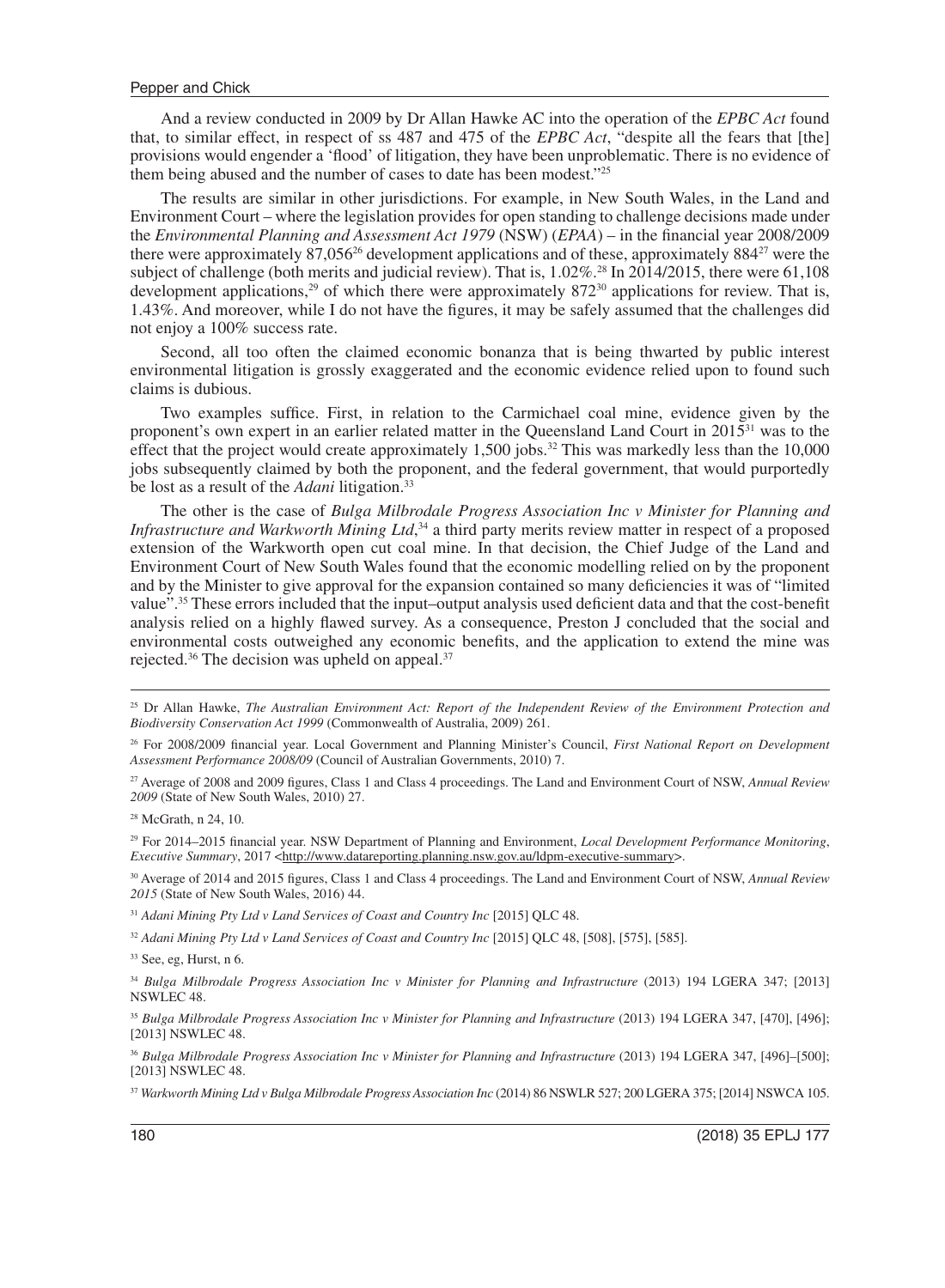Third, at least in the context of public interest environmental litigation, there are a number of inherent constraints designed to prevent any litigious abuse of process or frivolous or vexatious claims proceeding.

Not only does the court have the power to dismiss this class of claims – a power that is, albeit not lightly, but nevertheless regularly, exercised – legal representatives are bound by ethical obligations that do not permit the commencement of knowingly unmeritorious cases, however, strategic the motivation for doing so. Make no mistake, this is an obligation that legal practitioners take seriously. The NSW Environmental Defenders Office says "no" much more often than it says "yes".

And of course, the general rule that costs follow the event, and the ability of a court to order security for costs, acts as powerful deterrent to even the most enthusiastic environmental litigant.<sup>38</sup>

As the former Federal Court judge, the Hon Murray Wilcox AO QC, observed in his submission to the Senate Inquiry on the *EPBC Standing Bill*: 39

I know something about litigation instigated by environmental bodies. I spent 22 years at the Bar before my appointment to the Federal Court in 1984. Over almost six of those years I was President of the Australian Conservation Foundation. Either in that role or as counsel, I participated in many meetings during which some enthusiast raised the possibility of legal action against a particular unwanted development. I had to point out the sober facts. If the action failed, the applicant would be ordered to pay the legal costs incurred by the other parties, the amount of which might be devastating. It was my often-expressed view that environmental organisations should not bring a legal action unless first advised, by a specialist lawyer, that they had a strong legal case. Having recently (2007–2013) served as Chair of the NSW Environmental Defender's Office, I am aware this advice continues to be given. That is why section 487 is so sparingly used.

#### **ACCESS TO JUSTICE AND THE RuLE OF LAW**

There is an unarguable nexus between access to justice, whether for the purpose of conducting environmental litigation, or otherwise, and the maintenance of the rule of law.

Although the rule of law is a well-known principle of governance<sup>40</sup> – indeed, according to Sir Owen Dixon in the *Communist Party Case*, it is "an assumption" on which the Constitution was framed<sup>41</sup> – its precise content is contestable. As the Hon Robert French AC has very recently opined, "the meaning of the term 'rule of law' is much debated. At its core, is the notion that no-one, private citizen, public official or government, is above the law."42

At the risk of over simplification, the rule of law requires government and its citizens to be bound by the law and that legislative and executive action is authorised by law. Eminent legal theorist Joseph Raz posits that the rule of law generally has the following minimum indicia, namely, and relevantly for present purposes, that:

- laws are generally prospective rather than retroactive;
- laws are transparent;
- laws are relatively stable and not frequently changed;
- there exists transparent and relatively stable rules and procedures for the making of the laws;
- the principles of natural justice are observed in the administration of laws;
- there is an independent judiciary, with power to review subordinate and primary legislation, and administrative action; and that
- the courts are readily accessible.<sup>43</sup>

More recently, the concept of an environmental rule of law has emerged.

<sup>38</sup> *Federal Court Rules 2011* (Cth) r 40.03.

<sup>&</sup>lt;sup>39</sup> The Hon Murray Wilcox AO QC, Submission No 19 to the Senate Standing Committee on Environment and Communications, *Inquiry into the Environment Protection and Biodiversity Conservation Amendment (Standing) Bill 2015*, 18 November 2015, 2.

<sup>&</sup>lt;sup>40</sup> See A V Dicey, *Introduction to the Study of the Law of the Constitution* (Macmillan, 10<sup>th</sup> ed, 1959).

<sup>41</sup> *Australian Communist Party v Commonwealth* (1951) 83 CLR 1, 193 (Dixon J).

<sup>42</sup> Robert French AC, "Rights and Freedoms and the Rule of Law" (2017) 28 PLR 109, 109.

<sup>43</sup> Joseph Raz, *The Authority of Law: Essays on Law and Morality* (OUP, 2009) 214–218, quoted in L Crawford, *The Rule of Law and the Australian Constitution* (Federation Press, 2017) 21.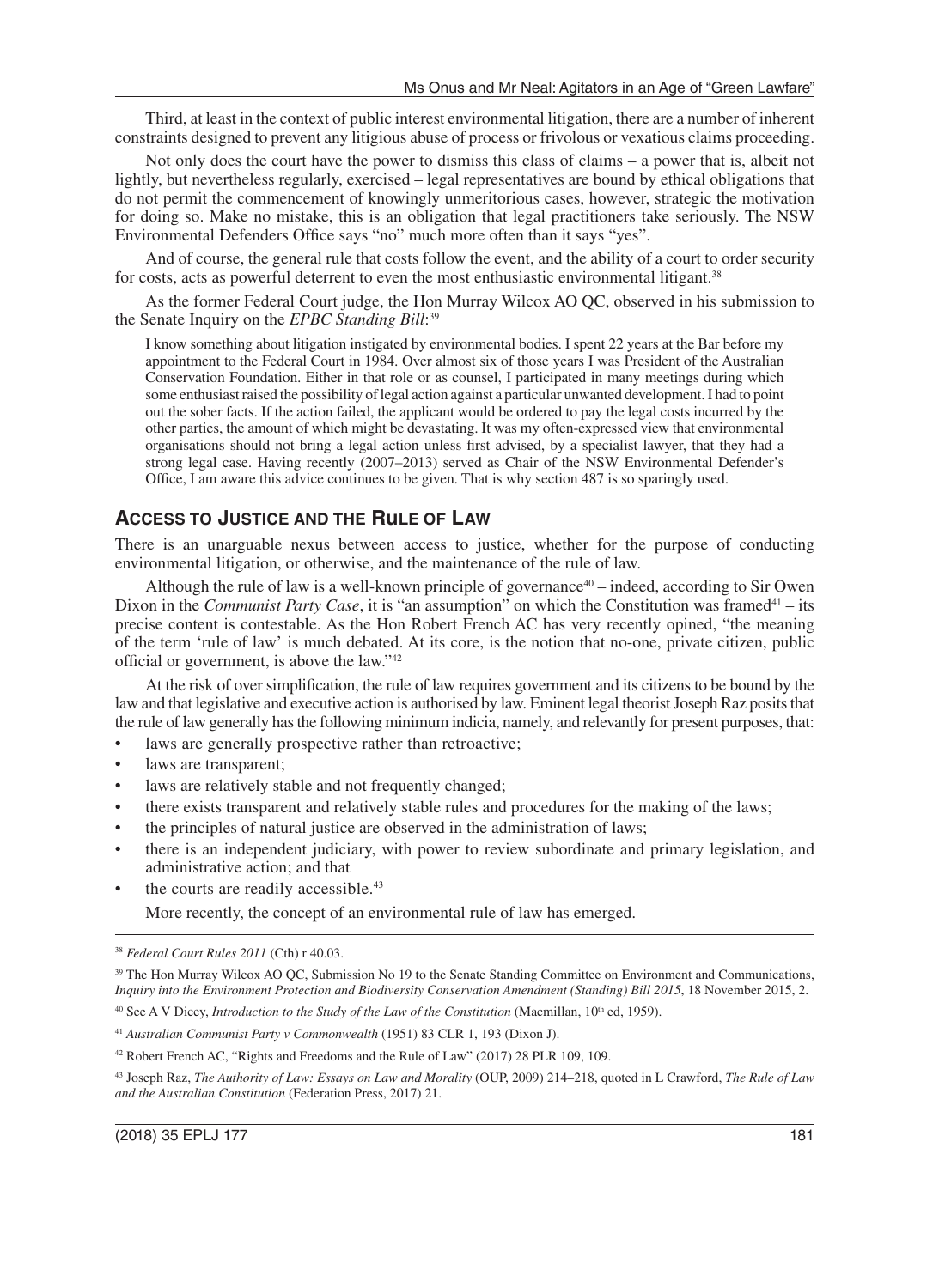In 2016, the IUCN World Congress on Environmental Law<sup>44</sup> described the concept as "the legal framework of procedural and substantive rights and obligations that incorporates the principles of ecologically sustainable development in the rule of law",<sup>45</sup> without which "environmental governance and the enforcement of rights and obligations may be arbitrary, subjective, and unpredictable".46 An environmental rule of law demands the promulgation of laws of general application, which are applied equally and consistently. As distilled by the commentators, including the current Chief Judge of the Land and Environment Court of New South Wales, Preston J, an environmental rule of law requires, among other things:47

- the development, enactment, and implementation of clear, strict, enforceable, and effective laws;
- measures to ensure effective compliance with laws, regulations, and policies, including adequate criminal, civil, and administrative enforcement, liability for environmental damage, and mechanisms for timely, impartial, and independent dispute resolution; and
- effective rules on equal access to information, public participation in decision-making, and, importantly, access to justice.

It is therefore clear that access to justice – to courts, information, and decision-making processes – is a fundamental aspect of the rule of law, environmental or otherwise.

And it is to this aspect, namely, that that the courts should be readily accessible – to which this discussion now turns.

## **BARRIERS TO ACCESS TO JUSTICE**

Barriers to access to justice present themselves in many forms. The two most common are those of standing and costs. A third is an inability to access legal assistance. Each is explored in turn.

#### **STANDING**

Standing is considered to be the most significant barrier to access to justice.<sup>48</sup>

As Gleeson CJ formerly noted, "access to the courts should be available to citizens who seek to prevent the law from being ignored or violated, subject to reasonable requirements as to standing."49 Access to the courts, or standing, is therefore an important aspect of the rule of law. This sentiment was expressed recently by the former Chief Justice of the High Court of Australia, the Hon Robert French AC, who captured the critical link between access to justice, the rule of law, and our system of governance, and who opined that, "impaired or unequal access to justice or compromised access to justice detracts from the strength of the rule of law as part of our societal infrastructure."50

At common law, the High Court of Australia in the seminal case *Australian Conservation Foundation Inc v Commonwealth* (*ACF*) determined that individual standing requires that a person have a "special interest" in the impugned decision.<sup>51</sup>

In that case, the Australian Conservation Foundation sought injunctive and declaratory relief in relation to an approval given to develop a tourist resort at Farnborough, in Queensland, under the *Environment Protection (Impact of Proposals) Act 1974* (Cth), the precursor to the *EPBC Act*. The applicant alleged

45 IUCN, *World Declaration on the Environmental Rule of Law*, Rio de Janeiro, 29 April 2016.

46 IUCN, n 45.

47 IUCN, n 45.

48 George Pring and Catherine Pring, *Environmental Courts & Tribunals: A Guide for Policy Makers* (United Nations Environment Programme, 2016).

49 Chief Justice Murray Gleeson, "Courts and the Rule of Law" (Paper presented at the Rule of Law Series, Melbourne University, 2001) 2.

<sup>&</sup>lt;sup>44</sup> IUCN, *World Declaration on the Environmental Rule of Law*, Rio de Janeiro, 29 April 2016 <[https://www.iucn.org/commissions/](https://www.iucn.org/commissions/world-commission-environmental-law/events/27-29-april-2016-world-environmental-law-congress) [world-commission-environmental-law/events/27-29-april-2016-world-environmental-law-congress](https://www.iucn.org/commissions/world-commission-environmental-law/events/27-29-april-2016-world-environmental-law-congress)>.

<sup>50</sup> French, n 42, 112.

<sup>51</sup> *Boyce v Paddington Borough Council* (1903) 1 Ch 109; *Australian Conservation Foundation Inc v Commonwealth* (1980) 146 CLR 493; 45 LGRA 245.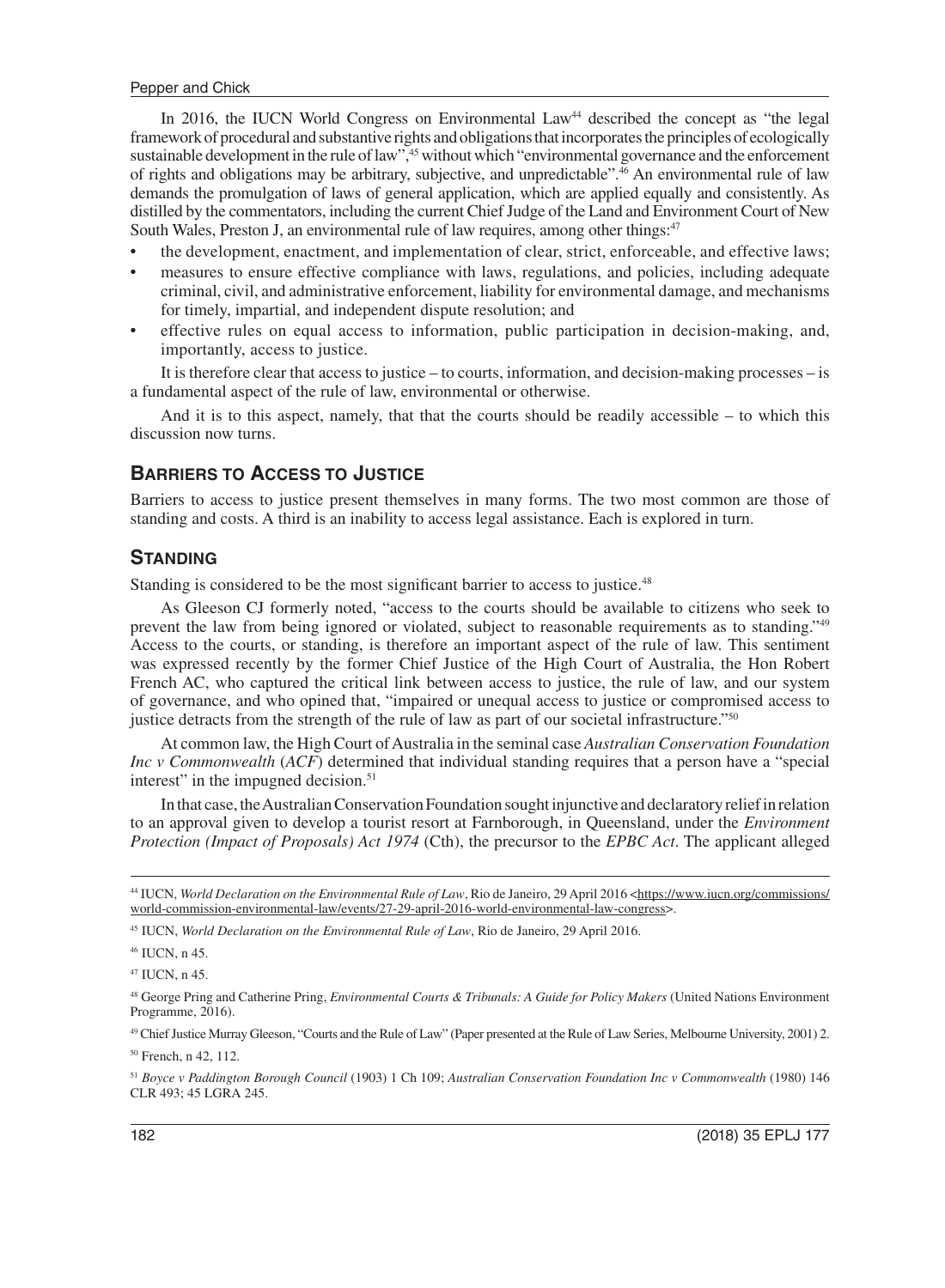that the Commonwealth had failed to take into account an environmental impact statement in making its decision. The Commonwealth contended that the applicant had no standing to bring the application.

*ACF* was unsuccessful at first instance before Aickin J. It was similarly unsuccessful on appeal, where the Full Court of the High Court held that, irrespective of the nature of the organisation, with its broad charter to protect the environment, the *ACF* did not have the requisite special interest.<sup>52</sup>

In *ACF*, "special interest" was held to mean more than "a mere intellectual or emotional concern".<sup>53</sup> What is required is that an applicant is "likely to gain some advantage, other than the satisfaction of righting a wrong, upholding a principle or winning a contest if his action succeeds or to suffer some disadvantage, other than a sense of grievance or a debt for costs, if his action fails".54 It is not "a belief, however strongly felt, that the law generally, or a particular law, should be observed, or that conduct of a particular kind should be prevented".55

Subsequent to *ACF*, in *Onus v Alcoa of Australia Ltd* (*Onus*),56 Gibbs CJ summarised the competing considerations in determining whether or not a special interest exists:

On the one hand it may be thought that in a community which professes to live by the rule of law the courts should be open to anyone who genuinely seeks to prevent the law from being ignored or violated. On the other hand, if standing is accorded to any citizen to sue to prevent breaches of the law by another, there exists the possibility, not only that the processes of the law will be abused by busybodies and cranks and persons actuated by malice, but also that persons or groups who feel strongly enough about an issue will be prepared to put some other citizen, with whom they have had no relationship, and whose actions have not affected them except by causing them intellectual or emotional concern, to very great cost and inconvenience in defending the legality of his actions.<sup>57</sup>

Importantly, his Honour noted that "what is a sufficient interest will vary according to the nature of the subject matter of the litigation."58

In *Onus*, Ms Onus, a traditional owner and elder of the Gourndjitch-jmara people, sought an injunction to restrain Alcoa from excavating land containing aboriginal relics. Her application was dismissed at first instance, and on appeal in the Supreme Court of Victoria, on the basis that she lacked standing. The High Court, however, held that notwithstanding that she did not possess a private interest in the decision under review, as a traditional owner of the affected land, she nevertheless had a spiritual interest in the preservation of relics on that land, which was a sufficiently special interest to confer standing.

The statutory test for standing under the *Administrative Decisions (Judicial Review) Act 1977* (Cth) (*ADJR Act*) permits a person to apply for review of a decision if he or she is a "person aggrieved" by that decision, that is, a person "whose interests are adversely affected by that decision".59 In determining whether a person's interests are adversely affected by a decision, the court has used the principles espoused in *ACF* and *Onus* as the starting point,<sup>60</sup> and have reiterated that the test is flexible, requiring an examination of the standing of the applicant "in the light of the issue which is to be considered".<sup>61</sup>

In *Bateman's Bay Local Aboriginal Land Council v Aboriginal Community Benefit Fund Pty Ltd*,<sup>62</sup> Gaudron, Gummow and Kirby JJ stated that "reasons of history and the exigencies of present times

<sup>52</sup> *Australian Conservation Foundation Inc v Commonwealth* (1980) 146 CLR 493, 531 (Gibbs J); 45 LGRA 245.

<sup>53</sup> *Australian Conservation Foundation Inc v Commonwealth* (1980) 146 CLR 493, 530 (Gibbs J); 45 LGRA 245.

<sup>54</sup> *Australian Conservation Foundation Inc v Commonwealth* (1980) 146 CLR 493, 530 (Gibbs J); 45 LGRA 245.

<sup>55</sup> *Australian Conservation Foundation Inc v Commonwealth* (1980) 146 CLR 493, 530 (Gibbs J); 45 LGRA 245.

<sup>56</sup> *Onus v Alcoa of Australia Ltd* (1981) 149 CLR 27, 36 (Gibbs CJ).

<sup>57</sup> *Onus v Alcoa of Australia Ltd* (1981) 149 CLR 27, 36 (Gibbs CJ).

<sup>58</sup> *Onus v Alcoa of Australia Ltd* (1981) 149 CLR 27.

<sup>59</sup> *Administrative Decisions (Judicial Review) Act 1977* (Cth) s 3(4).

<sup>60</sup> See, eg, *Australian Conservation Foundation v Minister for Resources* (1989) 19 ALD 70, [7].

<sup>61</sup> *Australian Conservation Foundation v Minister for Resources* (1989) 19 ALD 70, [11].

<sup>62</sup> *Bateman's Bay Local Aboriginal Land Council v Aboriginal Community Benefit Fund Pty Ltd* (1998) 194 CLR 247; 98 LGERA 410; [1998] HCA 49.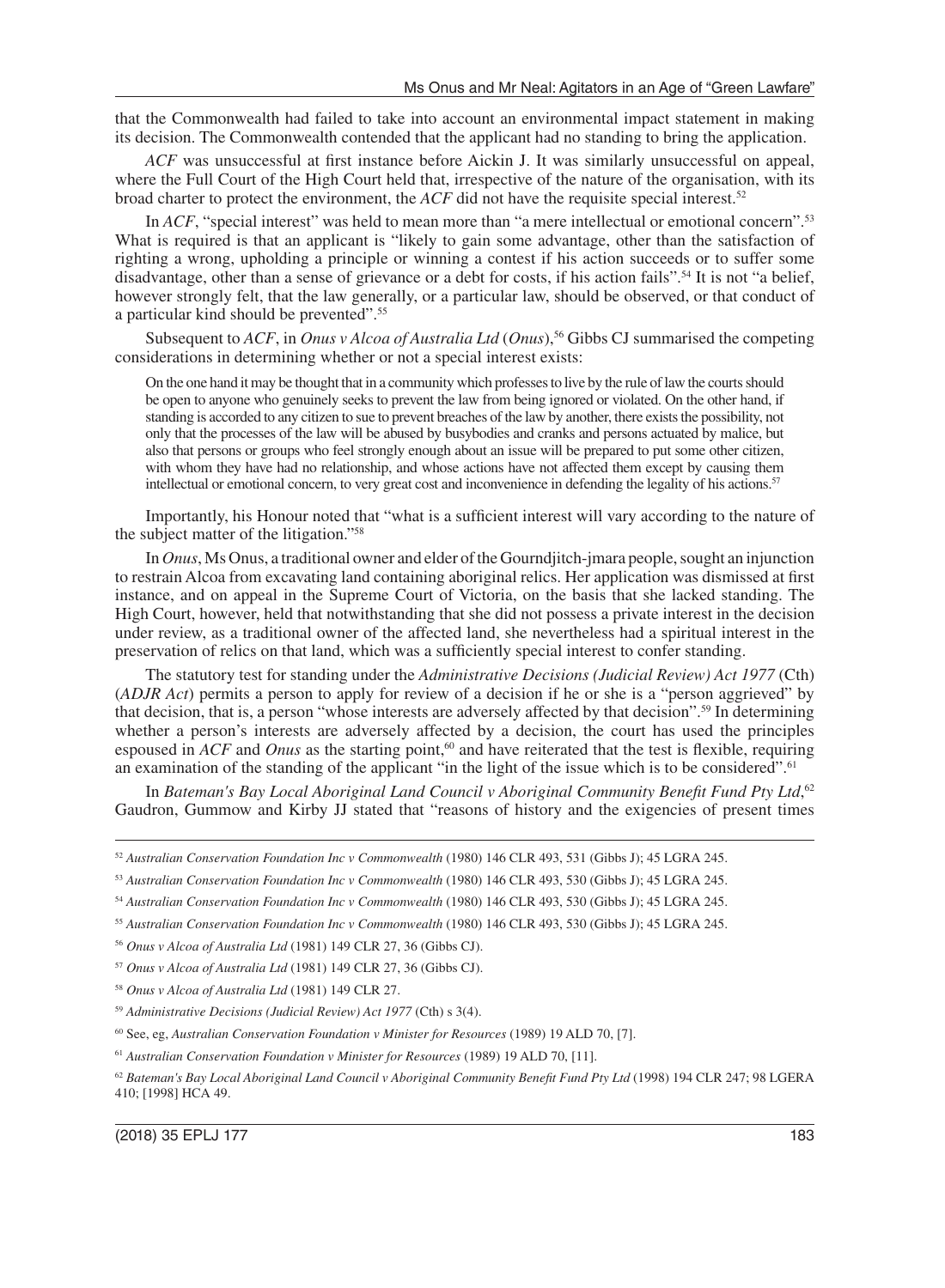indicate that" the criterion of a person whose interests are adversely affected by the decision "is to be construed as an enabling, not a restrictive, procedural stipulation."63 This approach was affirmed in 2014 by the High Court in *Argos Pty Ltd v Minister for the Environment and Sustainable Development*64 and a number of Federal Court and State Supreme Court authorities have more recently taken a broad view as to what a person aggrieved in environmental matters entails.<sup>65</sup>

It is within this jurisprudential space that any mooted repeal of s 487 of the *EPBC Act*, or other attempts to legislatively restrict standing, is located. Put another way, any attempt to "bring the EPBC Act standing provisions in line with the broad Commonwealth standing provisions",<sup>66</sup> such as the *ADJR Act* or the common law, or any other proposed curtailment of standing to prevent "green lawfare" is unlikely to have the desired effect. Moreover, rather than the existence of a transparent legislative mechanism clearly articulating who can and who cannot commence litigation, the likely consequence will be the facilitation of an interlocutory imbroglio in order to ascertain if an applicant has standing to sue. The result will be inefficient, expensive and a waste of both the parties' and the courts' resources.<sup>67</sup>

Again, as the Hon Murray Wilcox AO QC in his submission to the Senate Inquiry on the *EPBC Standing Bill* opined:

[T]he Bill is futile. The Minister apparently assumes the court will apply the standing rule laid down in section 5 of the *Administrative Decisions (Judicial Review) Act 1977* (the *ADJR Act*). That section allows a "person aggrieved" to seek review of a decision. The *ADJR Act* does not define this term and there is no reason to read it as being limited to a person with a financial interest in the decision. It is a safe bet, if this Bill is passed, that the courts will interpret section 5 in a similar way to their adaptation to modern Australian conditions of the old English rule. The only change from the present situation will be that the parties, and so the courts, will spend time examining the details of the applicant's association with the relevant issue or place. And people wonder why litigation is so expensive.<sup>68</sup>

Leaving aside questions of utility and efficacy, it must also be acknowledged that restricting, or attempting to restrict, the rights of environmental litigants to challenge the lawfulness of executive decision-making is an attack on the rule of law. This proposition is hardly novel and has been the subject of considerable confirmatory commentary by a number of prominent and respected legal organisations and academics.<sup>69</sup>

66 Commonwealth, *Parliamentary Debates*, House of Representatives, 20 August 2015, 8987 (the Hon Greg Hunt MP, Minister for the Environment).

67 See, eg, Feeheley, n 65, on the experience of the Tarkine National Coalition.

68 Wilcox, n 39, 2.

<sup>63</sup> *Bateman's Bay Local Aboriginal Land Council v Aboriginal Community Benefit Fund Pty Ltd* (1998) 194 CLR 247 [50]; 98 LGERA 410; [1998] HCA 49.

<sup>&</sup>lt;sup>64</sup> Argos Pty Ltd v Minister for the Environment and Sustainable Development (2014) 254 CLR 394, [60]; 206 LGERA 96; [2014] HCA 50.

<sup>65</sup> See, eg, *Tarkine National Coalition Inc v Schaap* (Unreported, Blow CJ, 18 June 2014); *Tarkine National Coalition Inc v Minister Administering the Mineral Resources Development Act 1995* (2016) 214 LGERA 327; [2016] TASSC 11, discussed in Jess Feeheley, "Standing Up for Standing" (2016) 31 *Australian Environment Review* 106, 108; *Tarkine National Coalition Inc v Minister Administering the Mineral Resources Development Act 1995* (2016) 214 LGERA 327; [2016] TASSC 11.

<sup>69</sup> See, eg, Law Council of Australia, Submission No 61 to the Senate Standing Committee on Environment and Communications, Inquiry into the Environment Protection and Biodiversity Conservation Amendment (Standing) Bill 2015, 18 November 2015; EDOs of Australia, Submission No 114 to the Senate Standing Committee on Environment and Communications, Inquiry into the Environment Protection and Biodiversity Conservation Amendment (Standing) Bill 2015, 18 November 2015; Nature Conservation Council of NSW, Submission No 43 to the Senate Standing Committee on Environment and Communications, Inquiry into the Environment Protection and Biodiversity Conservation Amendment (Standing) Bill 2015, 18 November 2015; Environmental Justice Australia, Submission No 93 to the Senate Standing Committee on Environment and Communications, Inquiry into the Environment Protection and Biodiversity Conservation Amendment (Standing) Bill 2015, 18 November 2015; Lock the Gate Alliance, Submission No 109 to the Senate Standing Committee on Environment and Communications, Inquiry into the Environment Protection and Biodiversity Conservation Amendment (Standing) Bill 2015, 18 November 2015. In finding in favour of the applicant in *Onus v Alcoa of Australia Ltd*, Murphy J noted that "restrictive rules of standing deny access to justice" (1981) 149 CLR 27, [7].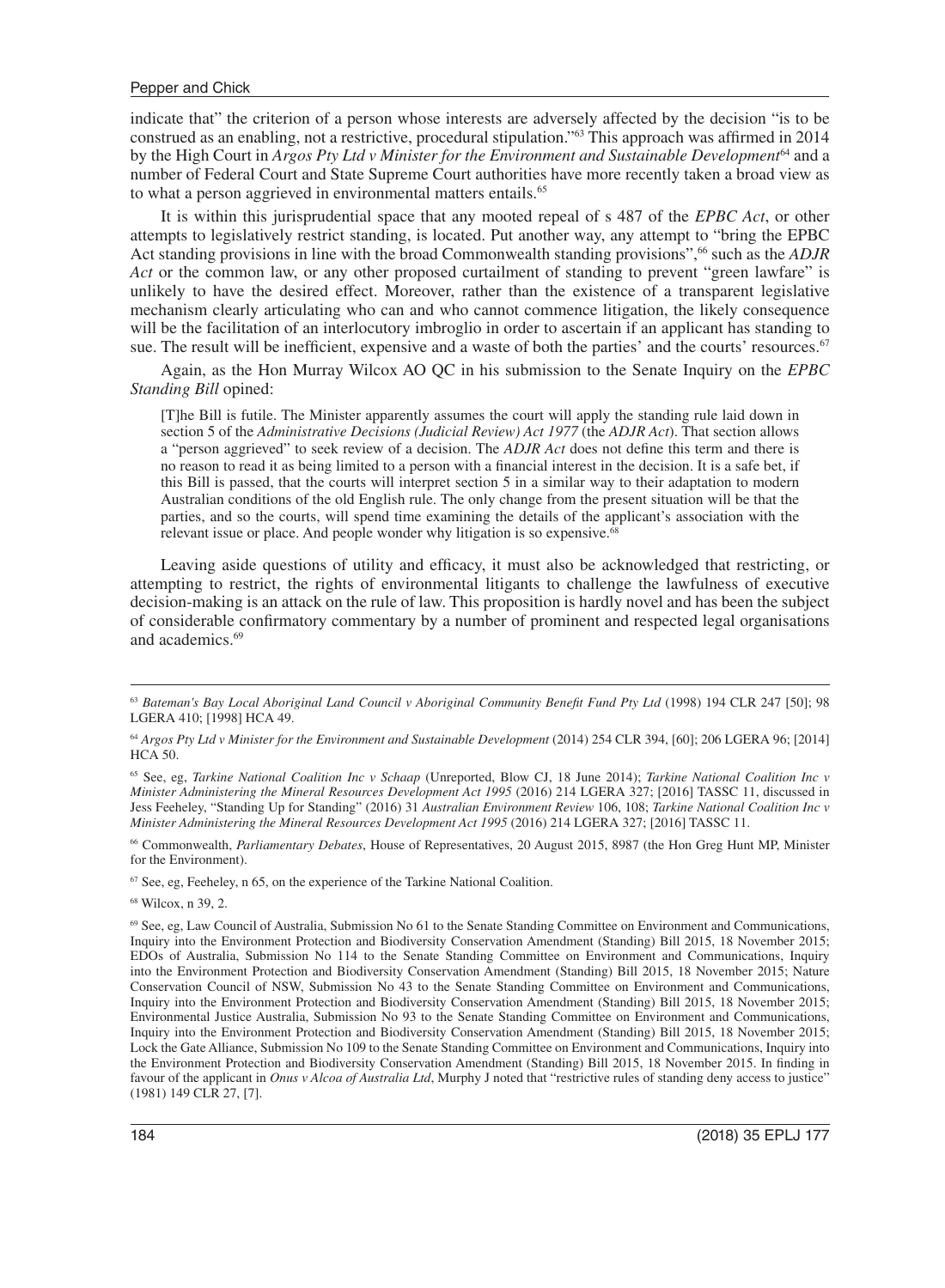One example suffices. In the context of the debate surrounding the *EPBC Standing Bill*, the Law Council of Australia said that, "the extended standing conferred under s 487 was intended to broaden access to justice in the environmental law sphere, where numerous constraints militate against public interest litigation … the provision of access to remedies is an important safeguard for the rule of law, for accountable and responsible government, and as an anti-corruption safeguard."70

# **BENEFITS OF OPEN STANDING IN CHALLENGING ENVIRONMENTAL DECISIONS**

Standing is of central importance to environmental litigation, especially public interest environmental litigation, because, as is generally accepted, administrative challenge to decisions affecting the environment is an exercise of the rule of law; it ensures that executive action does not exceed, and is in accordance with, the law. Whereas, denying the ability of third parties to challenge decisions affecting the environment diminishes effective executive and administrative decision-making, erodes the rule of law, and leads to a loss of faith in public institutions of governance.

According to Prof Rosemary Lyster at Sydney University, "the effect of judicial review is that it identifies the error of law and requires the decision-maker to reconsider the matter in accordance with the law. In a democracy like Australia, where the rule of law is paramount, it is in the interests of every citizen and indeed of the government that lawful administrative decisions be made and that if they are unlawful that the courts declare them to be so."71

Dr Andrew Edgar has correctly, in our view, observed:

"[I]n administrative law scholarship, extending standing to allow such litigation is justified on rule of law principles. Extended standing broadens the range of persons who may bring proceedings to ensure, at the minimum, that there is compliance with particular provisions of legislation. Environmental legislation such as the *EPBC Act* contains provisions designed to ensure consideration by officials of various aspects of the environment. Environmental groups and like-minded individuals are likely to be the only persons with an interest in ensuring compliance with such provisions. The developer's interest, on the other hand, will be to reduce the cost and delay of seeking the required approvals and to limit any regulatory restrictions on the scope of their development. Accordingly, their interests will focus on minimising the effectiveness of environmental legislation rather than the rule of law goal of ensuring compliance with statutory requirements."72

Neither the rule of law nor the interests of justice would have been served had the proponent in the *Adani* litigation proceeded to develop the mine and rail project premised upon an invalid approval. Such a proposition is utterly unremarkable. It is consistent with both legal orthodoxy and common sense.

Not only does public interest environmental litigation – including the sufficiently broad standing rules to enable it – play an important role in holding decision makers to account, it facilitates the development of a proper understanding of the law, the logical corollary of which is improved decisionmaking in the application of those laws.

It also affords the opportunity to clarify the meaning of opaque laws, which, if necessary or desirable, can be amended by Parliament. And more transparent laws tend towards a more efficient application of those laws, and consequently less litigation.

# **COMMUNITY PARTICIPATION AND TRUST IN THE PUBLIC INSTITUTIONS**

Attempts to deny community access to environmental adjudication is contrary to both emerging international norms and the existence of established international laws concerning the right to participate in environmental governance. Some of these principles are enshrined in, for example, Principle 10 of the Rio Declaration on the Environment and Development and Arts 4 and 6–9 of the 1998 Aarhus Declaration.

<sup>70</sup> Law Council of Australia, n 69.

<sup>71</sup> Rosemary Lyster, Submission No 55 to the Senate Standing Committee on Environment and Communications, Inquiry into the Environment Protection and Biodiversity Conservation Amendment (Standing) Bill 2015, 18 November 2015, 2.

<sup>72</sup> Lyster, n 71, Attachment.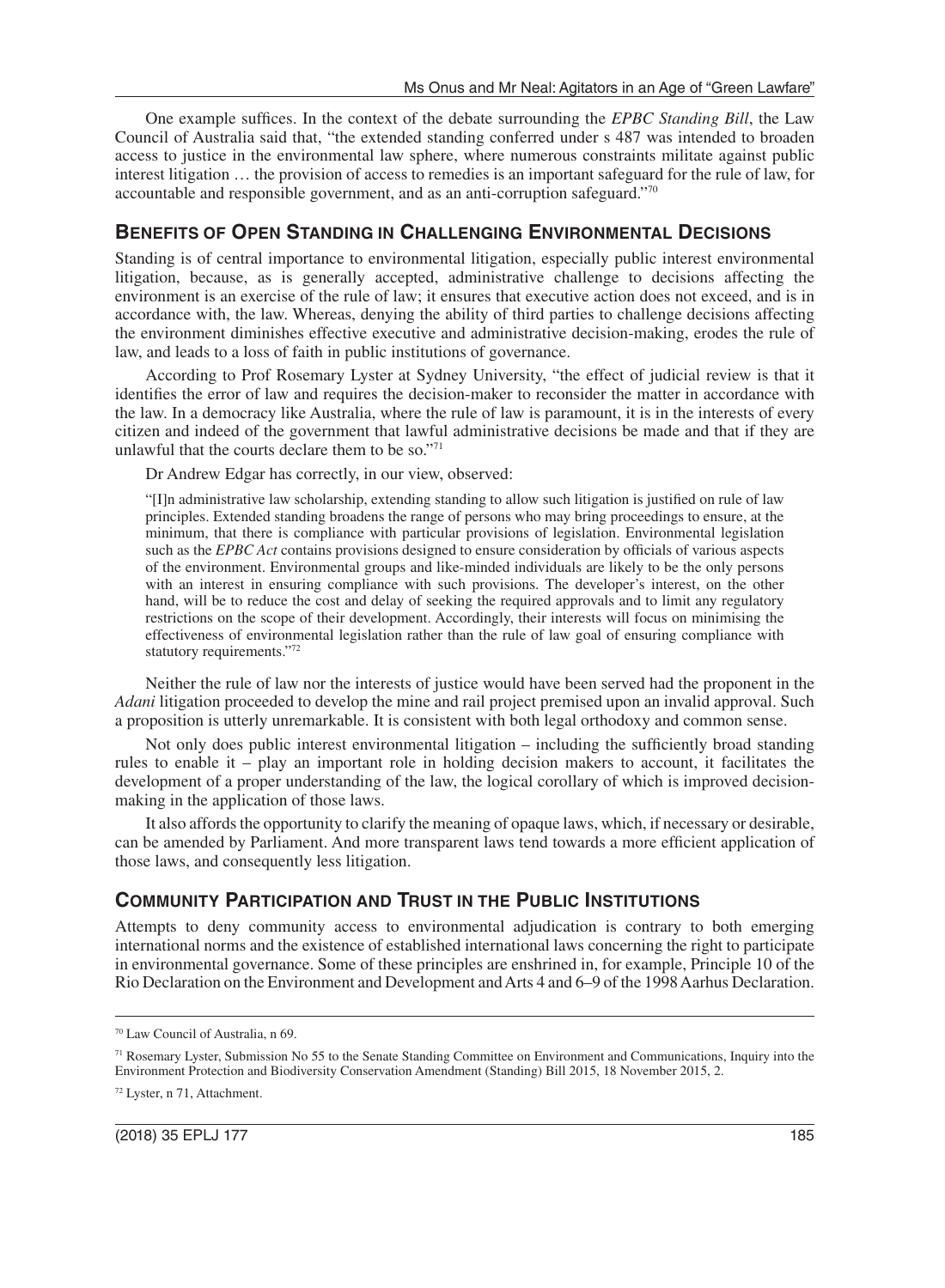While Australia has not expressly adopted these laws domestically, there is nevertheless a palpable and growing expectation in the Australian public that it will have the right to participate in, and challenge, if necessary, decision-making that affects the environment.73 There can be no doubt that over the past decade there has been a marked increase in community concern over, for example, the impact of resource extraction on the local and global environment, together with a concomitant rise in the community demanding to be heard and to participate in decision-making with respect to this type of development.

Electorally driven moratoria or legislative bans on fracking in New South Wales, Victoria, Tasmania, Western Australia and the Northern Territory illustrate the point.

This concern and this desire to participate have been consistently on display during the extensive and continuing community consultations undertaken by the *Scientific Inquiry into Hydraulic Fracturing in the Northern Territory*. 74

Much has been written recently about the decline in public confidence in the institutions of governance. The Edelman Trust Barometer, a global annual study of trust in key institutions of Western democracies, namely, government, business, media and NGOs, has found that trust in those institutions is "in crisis" globally.75 Australia has seen one of the sharpest declines, with trust in the government now at 37%, a decrease of 10% since 2012, and falling 8% alone last year.<sup>76</sup>

In an age of social media, action undertaken by Parliaments driven by short-term political imperatives, designed to limit community participation in, and access to, justice, and which will have a tendency to reduce transparency, circumscribe accountability, and diminish the quality of decision-making, is certain to have a correlative negative effect on the public's perception of, and faith in its democratic institutions.

As the Law Society of New South Wales said in a media release in 2015, but which resonates even more loudly today, "legislation to limit court oversight of executive decision-making would constitute a serious erosion of fundamental principles of public accountability of the executive arm of government, and of the transparency of decision-making … such an approach is likely to undermine public faith in government by limiting the Courts' ability to guard against the arbitrary exercise of executive power in decision-making about major development projects at the Federal level".77

And it may also adversely impact on the public's perception of whether or not a specific industry, such as the onshore unconventional gas industry, holds a social licence to operate.<sup>78</sup> Distrust breeds distrust.

## **COSTS**

The next significant constraint in accessing justice is the cost of litigation, especially in jurisdictions where costs follow the event. As Toohey J was quoted as having said, "there is little point in opening the doors to the courts if litigants cannot afford to come in".79

These costs can be sizable in environmental litigation, where the competing legal issues often involve complex scientific questions necessitating the provision of costly expert evidence.

The general rule in litigation under both the *EPBC Act* and the *EPAA*80 is that the unsuccessful litigant will suffer a costs sanction. For public interest litigants, which tend to be not-for-profit community

<sup>73</sup> Clark, n 8, 258.

<sup>74</sup> Scientific Inquiry into Hydraulic Fracturing in the Northern Territory, *Draft Final Report*, December 2017, Ch 3.

<sup>&</sup>lt;sup>75</sup> Edelman, *2017 Edelman Trust Barometer* (2017) <<http://www.edelman.com/trust2017/>>.

<sup>&</sup>lt;sup>76</sup> David Donaldson, "Trust in Government in Sharp Decline, Survey Shows", *The Mandarin*, 22 February 2017 [<http://www.](http://www.themandarin.com.au/75831-trust-in-government-in-sharp-decline-edelman-trust-barometer/) [themandarin.com.au/75831-trust-in-government-in-sharp-decline-edelman-trust-barometer/>](http://www.themandarin.com.au/75831-trust-in-government-in-sharp-decline-edelman-trust-barometer/).

<sup>77</sup> Law Society of New South Wales, "Environment Act Amendment Erodes Fundamental Legal Principles" (Media Release, 21 August 2015) [<https://www.lawsociety.com.au/about/news/1045332>](https://www.lawsociety.com.au/about/news/1045332).

<sup>&</sup>lt;sup>78</sup> Scientific Inquiry into Hydraulic Fracturing in the Northern Territory, n 74, Ch 12.

<sup>79</sup> Quoted in *Oshlack v Richmond River Shire Council* (1994) 82 LGERA 236 and see also Australian Law Reform Commission, *Costs-shifting – Who Pays for Litigation?* Report No 75 (1995) [13.9].

<sup>80</sup> With the notable exception of Class 1 merits review litigation in the Land and Environment Court of New South Wales.